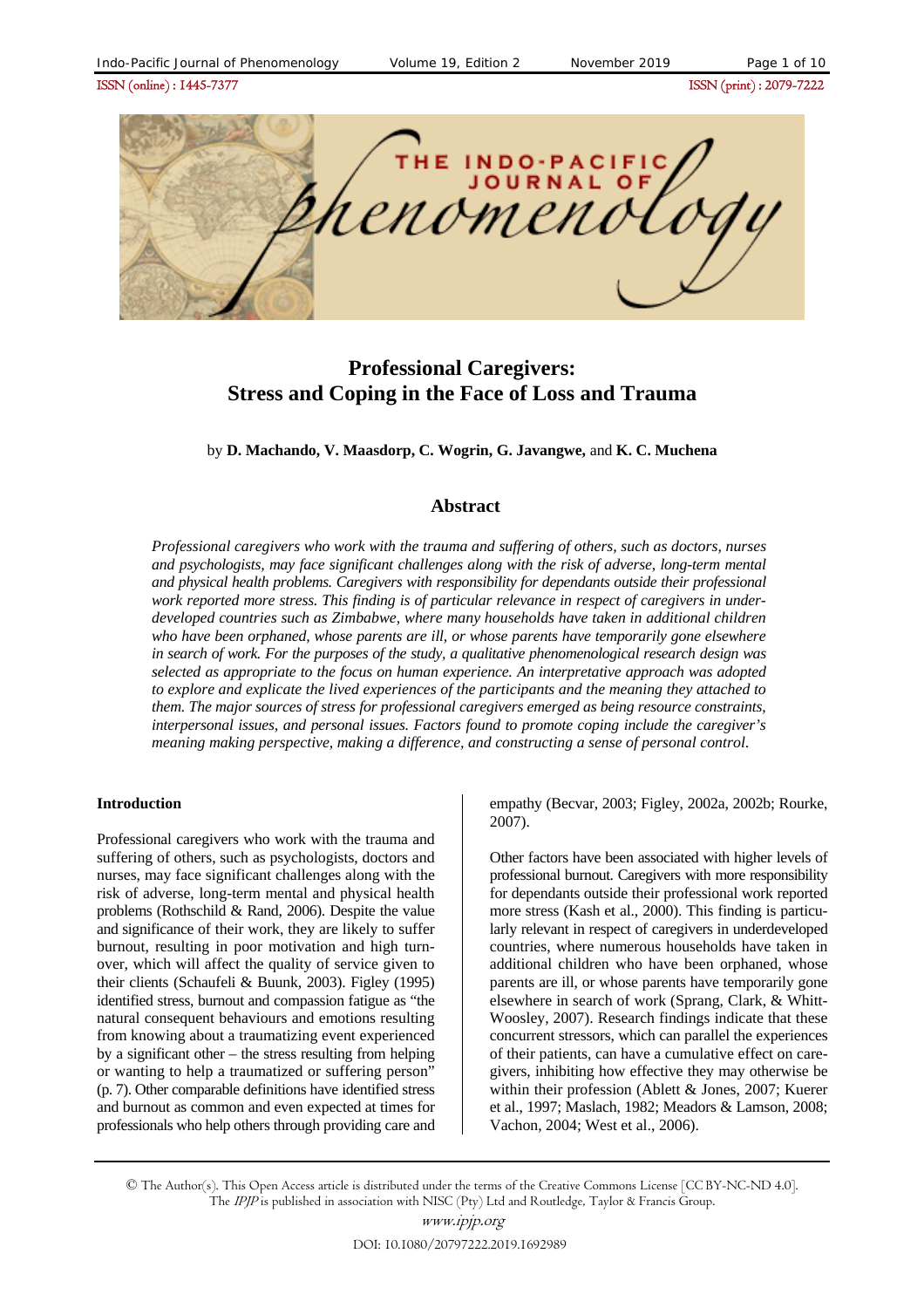A number of studies have identified coping mechanisms and strategies to help avoid or ameliorate caregiver stress, including:

- (1) Organizational strategies such as systems for staff support (Figley, 2002a; Meadors & Lamson, 2008; Papadatou, Bellali, Papazoglou, & Petraki, 2002; Vachon, 2007);
- (2) Professional strategies including the development and maintenance of clear professional boundaries (Ablett & Jones, 2007; Becvar, 2003; Davies et al., 1996; Meadors & Lamson, 2008; Pearlman & Saakvitne, 1995; Rourke, 2007); and
- (3) Personal strategies including ways to nourish oneself, behaviours that support physical, emotional, and spiritual health (Ablett & Jones, 2007; Becvar, 2003; Figley, 2002a; Holland & Niemeyer, 2005; Joinson, 1992; Meadors & Lamson, 2008), and personal strategies that foster the development of selfawareness (Harrison & Westwood, 2009; Shapiro, Astin, Bishop, & Cordova, 2005).

However, the vast majority of research to date has been conducted in North America and Europe. In western cultures such as these, there is a dominant orientation towards individualism and autonomy, whereas in nonwestern countries, including Africa, and specifically Zimbabwe, the dominant orientation is rather towards collectivism and the extended family and community (Nyamukapa & Gregson, 2005). It is not known whether this sense of community is a factor that increases coping, offering a "we're all in this together" approach, or whether it decreases coping because of the high level of shared exhaustion, and hence fewer resources for supporting each other. An understanding of caregivers' experience of chronic stress is necessary for designing culturally appropriate support structures for professional caregivers (Marimbe, Cowan, Kajawu, Muchirahondo, & Lund, 2016). If, for example, community were found to act as a resource, building in mutual staff support in work settings could play an important role in promoting resilience.

The recent hyperinflation and subsequent economic downturn in Zimbabwe have imposed loss and stress on the population. Professional caregivers, often responsible for the well-being of others, have faced an additional burden that puts them at risk for compassion fatigue and burnout (Marimbe et al., 2016). Caregivers are exposed to situations where they have minimal control over the conditions conducing the suffering of their clients. The challenges confronting them include the impact generally of the economic collapse, the poorly resourced health care system, the widespread problem of HIV/AIDS with limited care facilities and medications, poverty, and death in extended families and/or communities (Rothschild & Rand, 2006; Schaufeli & Buunk, 2003).

The focus of the study reported here was to explore the experiences of professional caregivers who provide care to support the well-being of others, and the strategies they use to cope with these challenges. A culturally specific understanding of these stresses and strategies is necessary in order to develop training and resources geared towards the promotion of coping in difficult times.

# **Research Design**

A qualitative phenomenological research design, which is experiential in nature, was selected for the study. Qualitative research helps researchers understand people and the social and cultural contexts within which they live (Myers, 2009, p. 5). Such studies allow the complexities and differences of worlds-under-study to be explored and represented (Philip, 1998, p. 267). For the purposes of the present study, an interpretative, experiential approach was adopted to explore the lived experiences of the participants and the meaning that they themselves attached to their experiences (Denzin & Lincoln, 2003).

# **Population and Sample**

A total of twelve participants was selected for the study, comprising physicians (3), nurses (4, including one psychiatric nurse and one nurse counsellor), mental health professionals (3), and lawyers (2). Six of the participants were male and six were female. Because of their ready accessibility, the researchers targeted individuals from within a single organization whose mission is to provide care to people coping with illness, loss and trauma. This provided a relatively homogeneous sample, which supported efforts to achieve a deeper level of analysis with an interpretative focus, whilst also offering the opportunity to explore the range of views across care professionals and genders.

# **Data Collection**

Individual interviews were conducted, in preference to focus group discussions, to explore participants' in-depth experiences of caregiver stress and coping. It was felt that individual interviews would give the participants privacy, allowing them to express themselves without feeling constrained by the presence of others whose experiences potentially differed from their own.

All the interviews were audio-recorded and transcribed verbatim. All conversations conducted in Shona were transcribed in Shona and then translated into English by the bilingual transcriber. Translations were then reviewed by an independent coder for accuracy in accordance with recommended practice (Temple & Young, 2004).

<sup>©</sup> The Author(s). This Open Access article is distributed under the terms of the Creative Commons License [CC BY-NC-ND 4.0]. The IPJP is published in association with NISC (Pty) Ltd and Routledge, Taylor & Francis Group.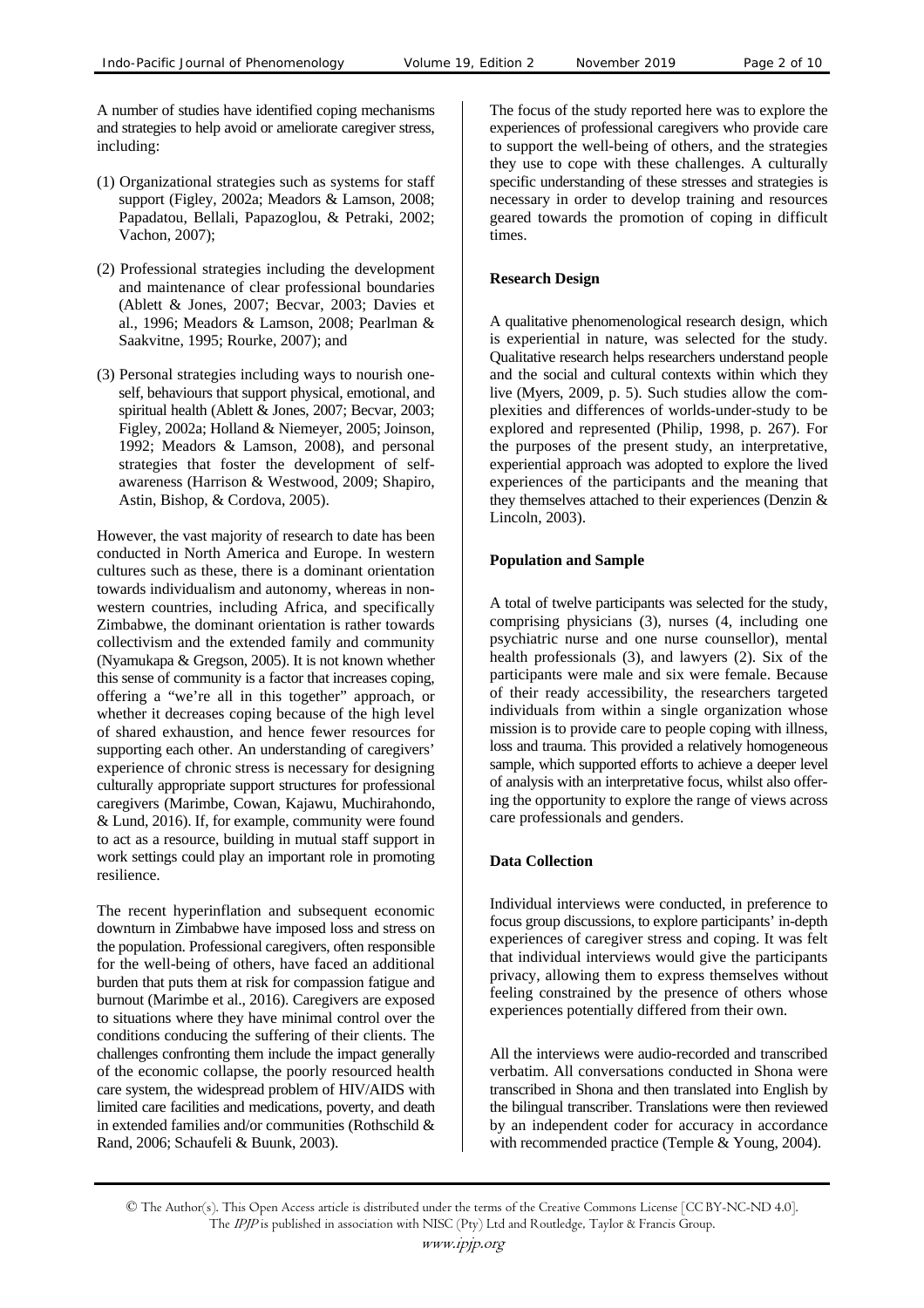# **Data Analysis**

Each interview transcript was coded independently by two researchers for categories of information that arose in each interview and group. The research pairs then met to compare categories identified by each. The categories of information generated by the pairs of researchers were then shared with the full team of researchers and consensus was reached. The team aimed to develop themes that were abstract enough to capture a shared experience among participants while remaining grounded in the ideography of the individual's experience. Determination of the importance of the respective themes was based on the number of individuals and groups that had discussed a particular theme, and the amount of interest the theme generated in the discussion. These factors were examined across groups, as well as between the first and second meetings of the groups.

# **Results**

The researchers identified sources of stress for caregivers and factors that promote coping and resilience. Sources of stress emerged as resource constraints, interpersonal issues, and personal issues. Factors found to promote coping included meaning making perspective, making a difference, constructing a sense of personal control, spirituality, interpersonal engagement and organisational support, recognition/feedback, maintaining boundaries, and enhancing capacity.

### **Sources of Stress**

# *Resource Constraints*

The issue of shortages of resources was an overarching theme for caregivers in Zimbabwe, and played a role in the experience of the other stresses identified. This theme was discussed repeatedly in each group in both phases. These constraints have a direct bearing on the stress experienced due to the nature of the work. Specifically, caregivers talked about the distress they felt when they experienced the suffering of someone who was ill or dying, complications in illnesses, or deaths that they believe would have been preventable had basic resources been available to patients and families.

Participants narrated the ways in which the resource shortages impacted not only the patients, but also themselves. The following description was given by one of the participants regarding a group of community nurses in a rural area to whom they consult:

*When mentoring in Kwekwe you go to nurses that haven't been paid since 2009, and I was just looking at them and saying, "How are you surviving?" There is no BP machine, there is no thermometer, there is no scale and I asked, "So what are you doing?" "We just see people."* 

*"So how many hours do you work?" "We work the whole day" "So how do you survive?" "We don't know. And all that we know is that it's hard."*

National shortages of government economic resources have impacted most human service organizations. There is little in the way of third party payment or government funding, and many organizations are reliant on funding from grants and donations from the international community. With challenges to the global economy and the chronic nature of the financial need, money has become less available, and many organizations have either closed or markedly reduced the size of their staff, leaving those remaining facing overwhelming workloads, while still not being able to offer care to the many others that they know are in need. As stated by one of the participants who is a hospice nurse:

*But as you are going along, you realize that there are moments where you feel like you are being drowned by the workload, these boulders and everything else that is in there, and these boulders are some of the challenges that we come across. But we bury those boulders and we keep on going on*.

Additionally, there are often shortages of supplies with which to treat patients, which has further implications in particular for home-based caregivers. Frequently mentioned was the fact that, since the constraints on finances in organizations had increased, they have lacked common supplies such as gloves, placing caregivers at risk due to the nature of their work with patients with infectious diseases. Many participants articulated their sense of personal vulnerability.

*Maybe I might work without proper tools and maybe someone needs to be bathed. I cannot leave that person, so I may have to bathe that person with my bare hands – but at that time I'm supposed to have gloves, but at that time I don't have them, but I cannot leave that person like that, so it will be 50/50. Right there I may be infected*.

Stress was experienced by many caregivers when they could not meet their own expectations in the care they gave, due to not having the resources – for example, lack of pain medication or even food – to alleviate suffering they felt they should be able to address. Alternatively, due to an absence of referral sources, with many NGOs having closed their doors, professional caregivers often expressed their sense that they should be able to address issues that were outside their area of expertise, simply because there was no-one else to do so. This kind of unrealistic self-expectation further elevated the stress experienced.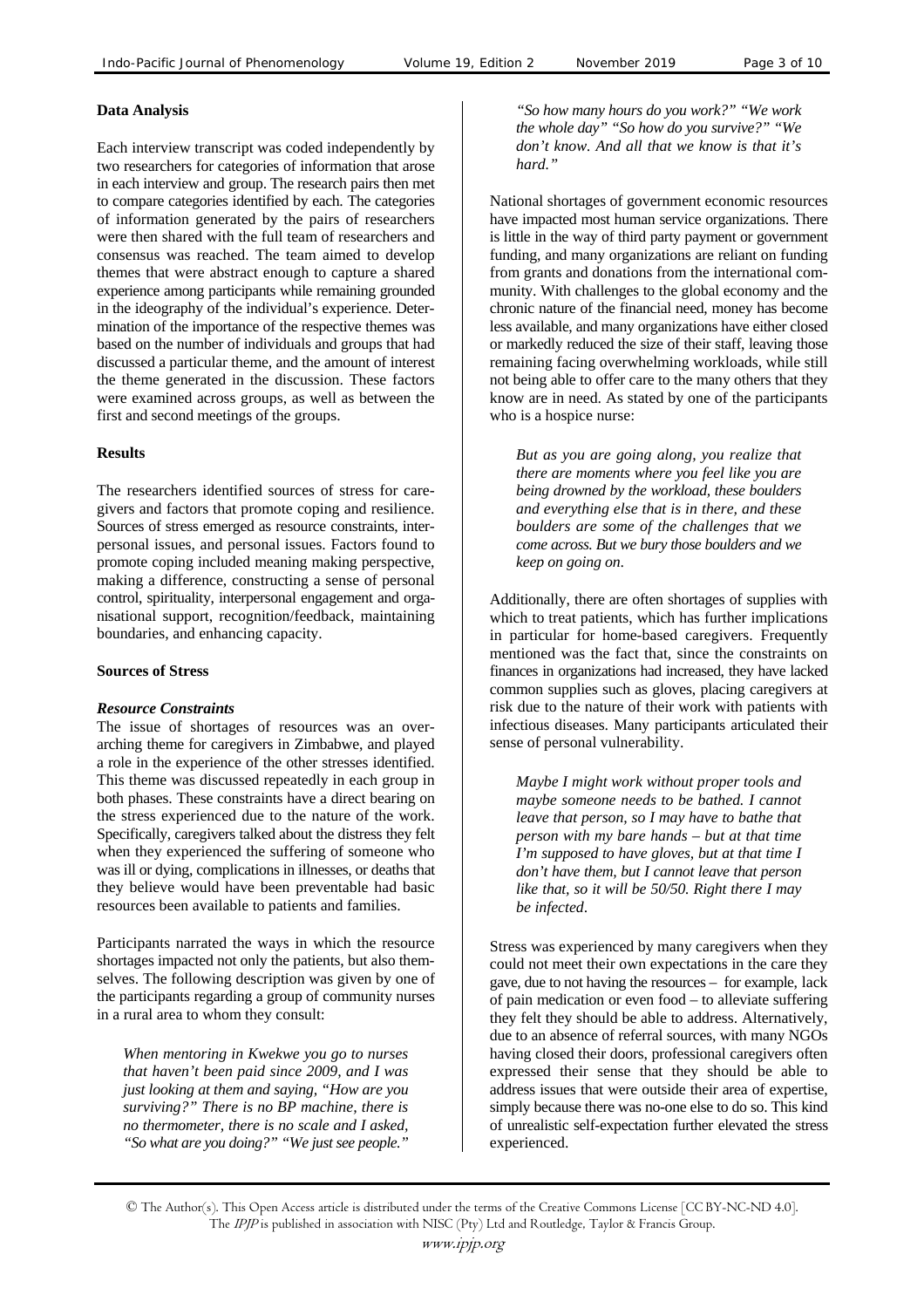# *Interpersonal Challenges*

The findings suggested that, in Zimbabwe, there are some cultural values or social beliefs that clash at times with the requirements of care provision or that constrain caregivers as they try to manage their stress. Sometimes this was due to gender issues that played a role in how people allow themselves to interact with others, or how they perceive the rules or expectations of others.

*Being a member of family it can be difficult to talk about what's worrying you. Maybe if I can use the African perspective, being a man, it can be difficult to keep on talking about things worrying you. It can be seen as being weak, or somebody not fighting hard with things that are worrying you. But with hospice you can be open with four or five people*.

For the male social worker quoted above, as with other participants, the notion of needing to talk about his worries or distress seemed in conflict with his beliefs about what was expected in his social world due to his gender. Therefore, he can turn only to colleagues, rather than to his social or personal relationships for support around many of the stresses he experiences. Another participant was acutely aware of having failed to meet a perceived need of a patient specifically because of her gender:

*But he wanted to take off his trousers so I can see the pus coming out of his sores. But he is male and I am female. So it's hard, that thing whereby I feel their pain but I have to follow instructions*.

Additionally, in Zimbabwe there has historically been no role for professional counselling. Relatives like aunts and uncles handled problems. Today, however, due to urbanization and westernization, the impact of the HIV pandemic, poverty and other factors, many of the traditional support systems have changed. Participants also reported a lack of value placed on counselling (as opposed to tangible things) with the idea of counselling as a valuable service regarded with scepticism.

*So there were a lot of questions we faced in the community like if we would go for a visit they would say, "You have come to visit me, what do you have to give me?" and you say, "Nothing. I have just come to visit you and discuss and offer some counselling to you". It was a very big challenge, as some of them would turn us away as an organization*.

In keeping with some of the challenges created between cultural and social expectations, the chronic shortages of resources, and the both physical and emotional needs of ill patients and their families, professional caregivers experience a range of stresses in the course of their work. Some family members were thought to react to the stigma, discrimination, myths and judgments surrounding HIV, which still persist. This resulted in problems within families when caring for an ill member, or between family members and the professional caregiver. Problems described by caregivers include family members not providing care for patients; not following advice about needed care provided by the caregiver; anger or rejection by patients/families at times when they perceive the caregiver as having little to offer, or are suspicious of the intent of the caregiver.

# *Personal Challenges*

The final group of themes involved the personal makeup of the participants, their current and past experiences, and the ways in which these influenced their work experience. A number of the participants talked about the impact on their work of their "personal baggage", which included stresses occurring currently in their personal life that paralleled the experiences of their patients or clients, as well as past experiences that were triggered by a current experience of a client and reexperienced by the caregiver. When talking about the ways in which stress at home impacted on them when at work, one person said:

*Sometimes we bring our own baggage from home. There are certain things which may be stressing us from home, and we come to work; but sometimes it will be very difficult to draw a line to say this is hospice, this is home, because I am expected to be here. I won't function as I'm supposed to do*.

Participants also talked about the ways in which the struggles or pain of their clients will at times affect them beyond their time at work. Generally, they saw this happen when a client's experience triggered the reliving of past experiences of their own. When this happened, they found that their stress levels went up and could affect them for some time to come.

*Sometimes the session would have even touched on a personal experience of that counsellor; there is some kind of trigger that happens, where you relive that experience that once happened to you or to someone close to you*.

# **Coping Themes**

On responding to the question of what it is that kept them going, many participants pointed out their core beliefs and the meaning they attach to their work. As highlighted by one: *"[This] job is a calling, knowing you are uniquely made to help, to serve. This realization pulls you together when you are falling apart".* This informed their motivation to keep going, to overcome the odds: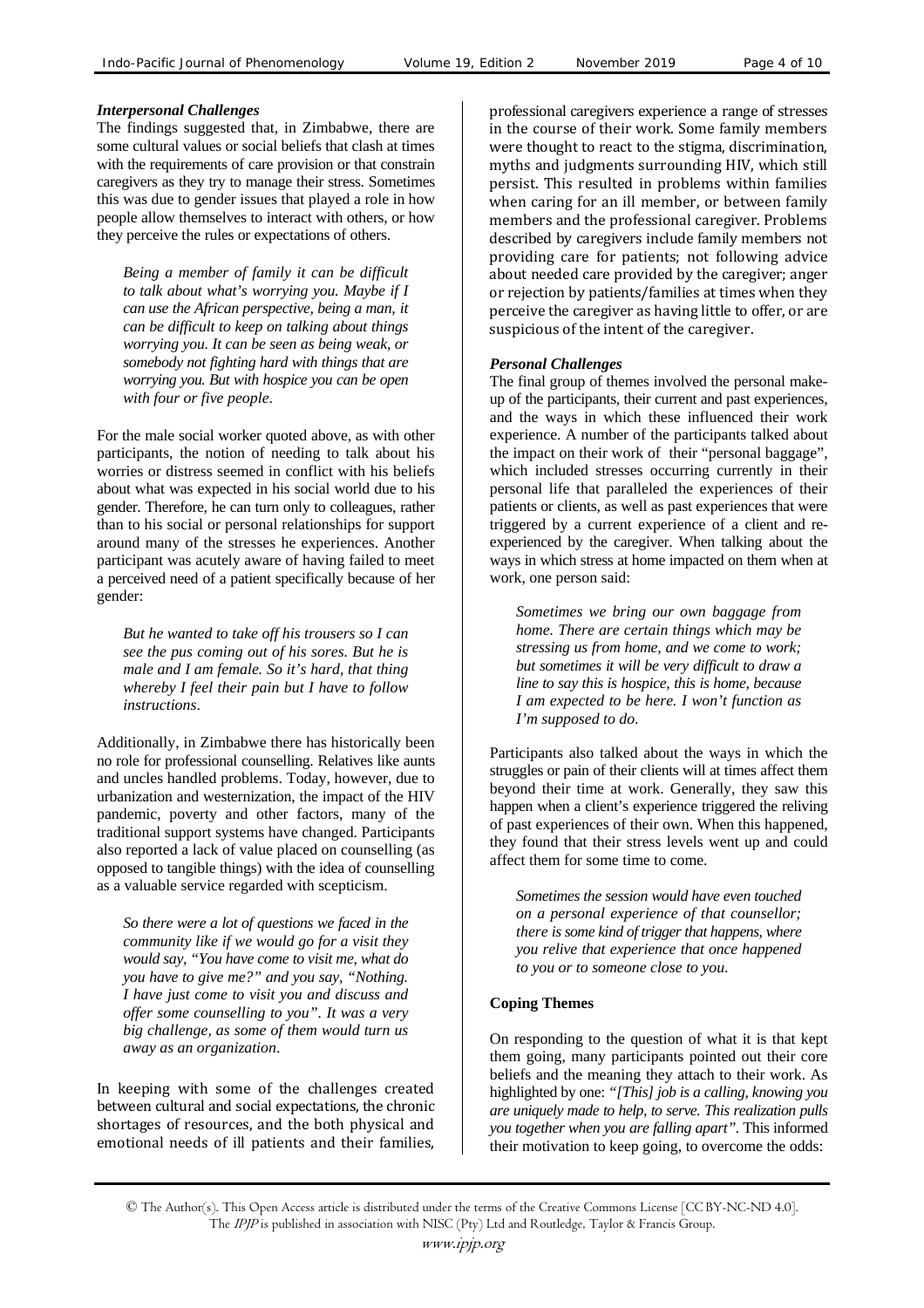*I'm the one who chose to do this so I should do this. I am meant to do this. That keeps you going*.

Others cited the personal positive experiences attached to their caregiving service:

*That wonderful warm feeling that you get at the end of the case from knowing that you've helped them through their loss, that is fulfilling. And when people say to us "How do you manage to do your work?" "How do you manage to do your job?", it's because of that isn't it? That wonderful joy and fulfilment of knowing that you have helped someone*.

### *Meaning Making Perspective*

Some participants value the impact that the challenges of their work have on their personal life. Reflecting on other people's suffering helps them to take a step back and take an inventory of their own lives.

*I think working with hospice you see a lot of pain and suffering and it helps you put your life in perspective. It really does. And I think that helps me in my personal life, my personal stress. This helps me attach easily, feel the pain for a short time, but it's not affecting me that you go through that experience, detach. So when it's in your personal life it helps you to cope better*.

### *Making a Difference*

The idea of making a difference in other people's lives was a strong driver for most of the participants. They expressed how they found fulfilment in making use of self to improve the lives of others.

*For me there are some caregivers whom I came with here whom I have cared for when they were sick and they came back as caregivers. So that encourages me – when I see someone I once cared for become a caregiver, doing the same thing I do, it means this gives life*.

Or, as stated by another who used the image of ducks to symbolize the joy she feels in being there for others,

*The community [members] that are bedridden, we encourage them to take medication, we offer psycho-social support. We are encouraged that a person who was bedridden is out and about*.

One of the few male caregivers said:

*What inspires me is that the work we're doing in the community is helping my community. At the same time, as men in this organization we can show that men are also doing good things in the community*.

### **Discussion**

Our findings reveal that there are certain factors that cause professional caregivers stress, such as resource constraints, interpersonal issues, and personal issues. Our findings also reveal a number of coping strategies that professional caregivers have adopted, including meaning making perspectives, making a difference, and constructing a sense of personal control. The stressful effect of inadequate resources was an overarching theme. A surprising finding was the criticism that volunteer caregivers received from the community, raising the question as to whether the concept of volunteering was foreign, and if so, whether this issue might be addressed through public education.

The findings showed that one of the most important factors to cause stress among caregivers is resource constraints. This is a factor that has also been reported by Marimbe et al. (2016), whose study indicated that resource constraints may impact both emotionally and psychologically on the mental health of caregivers. Stress may be experienced as a result of burnout, as was described by one of the participants in the present study. Rourke (2007) reported that burnout is considered a common possible outcome for professional caregivers. Kash et al. (2000) observed that caregivers with more responsibilities outside their professional work are more prone to burnout than caregivers without such additional responsibility. This was confirmed in the present study, as most of the caregivers were also mothers and wives, which increased their responsibilities, given the cultural expectations of women in the Zimbabwean context.

Although most studies on caregiver stress and coping had been conducted in North America and Europe, the findings of the present study are in many respects consistent with such studies. The research participants used similar coping strategies, such as meaning making perspective and constructing a sense of personal control, which factors have been reported by Ablett and Jones (2007), Becvar (2003), Davies et al. (1996), Meadors and Lamson (2008), Pearlman and Saakvitne (1995), and Rourke (2007). The dependence on such coping strategies may differ because of the cultural differences and expectations, and this confirms what was reported by Marimbe et al. (2016) and Nyamukapa and Gregson (2005).

One of the most important findings of this study is the emphasis on the impact of the economic situation in Zimbabwe on the quality of care given by professional caregivers. Given the stress they face and the kind of coping mechanisms that they try to engage, they still face the extra burden of a collapsing economy that puts a severe strain on the healthcare delivery system. The widespread challenges of HIV and AIDS, along with limited medical facilities and poverty make the situation particularly dire, which findings were also reported by

<sup>©</sup> The Author(s). This Open Access article is distributed under the terms of the Creative Commons License [CC BY-NC-ND 4.0]. The IPJP is published in association with NISC (Pty) Ltd and Routledge, Taylor & Francis Group.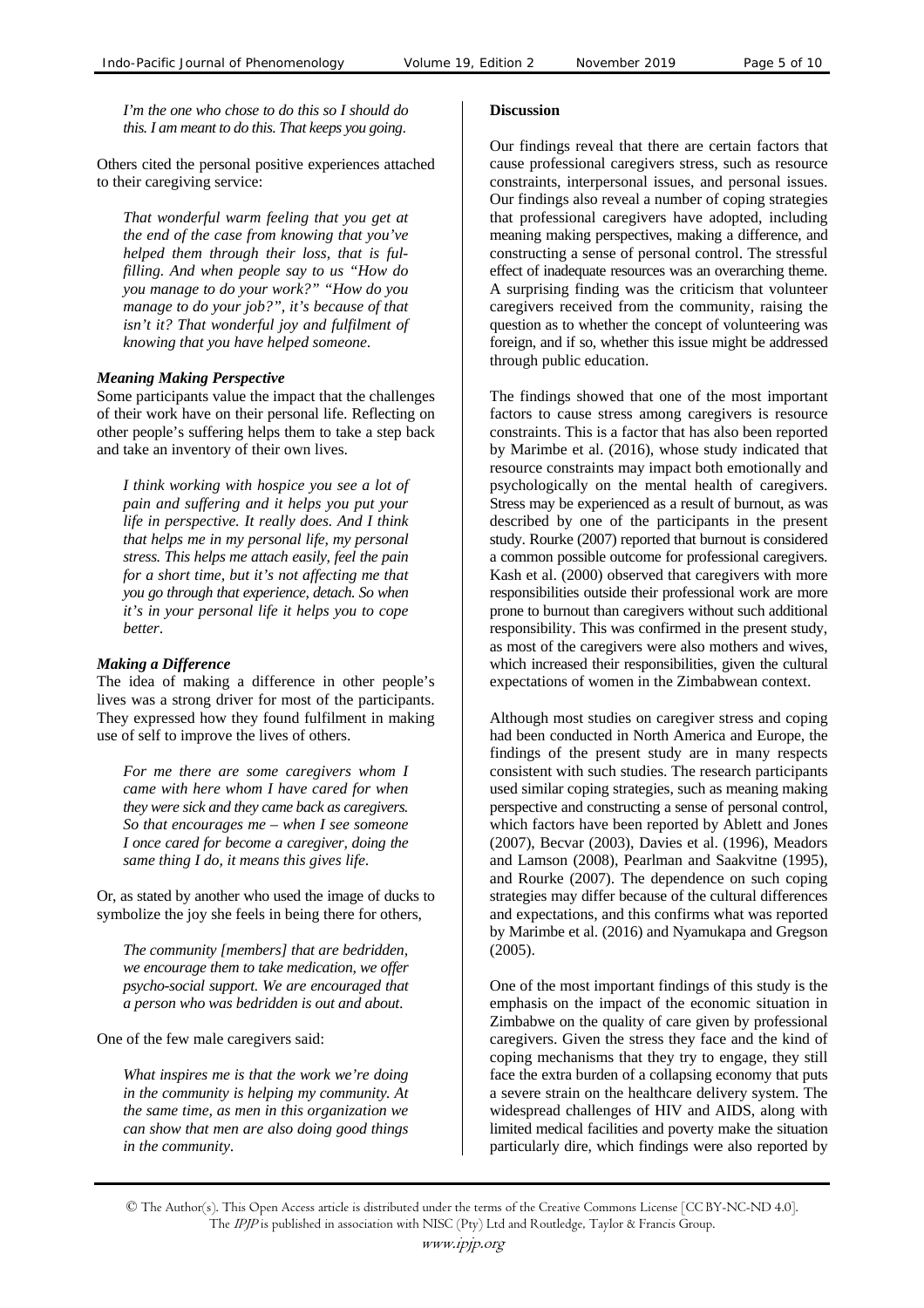Rothschild and Rand (2006) and Schaufeli and Buunk (2003).

Despite the challenges faced by these professional caregivers, there is still hope regarding how to manage the crisis. The demand for education is Zimbabwe is still high, which means that mitigating the impact of stress and burnout can be achieved through training of more professional caregivers. What has made the experiences and coping strategies of the caregivers in this study similar to the findings of studies conducted in North America and Europe could be the type of education that most of the practitioners received, which was mostly European. There is definitely a need to incorporate more indigenous knowledge and practices into mainstream professional practice. It would also be beneficial to the health care organizations to recognize the value of interpersonal relationships and encourage social activities among their employees. They may even go further by facilitating chatting time. Finally, the degree to which the research served as a beneficial intervention gives an insight into how individuals and organizations can costeffectively enhance caregiver coping by facilitating selfawareness programmes.

#### **Conclusion**

Professional caregivers in Zimbabwe require support from health care organizations to help them deal with stress and cope with caring for their clients with minimal adverse impact on their own mental health. The findings of this study are useful for policy formulation to redesign or resuscitate appropriate mental health intervention strategies for professional caregivers in Zimbabwe.

#### **Referencing Format**

Machando, D., Maasdorp, V., Wogrin, C., Javangwe, G., & Muchena, K. C. (2019). Professional caregivers: Stress and coping in the face of loss and trauma. *Indo-Pacific Journal of Phenomenology*, *19*(2), 9 pp. doi: 10.1080/ 20797222.2019.1692989

#### **About the Authors**



*Debra Machando Clinical Psychologist and Lecturer in Behavioural Science Department of Psychiatry University of Zimbabwe Harare, Zimbabwe*  E-mail address: ddmachando@gmail.com

Debra Machando is a Clinical Psychologist, Lecturer and Co-ordinator for Behavioural Science in the Department of Psychiatry, College of Health Sciences, at the University of Zimbabwe

in Harare. She is the 2015 recipient of the prestigious Vice Chancellor's award for "Best Lecturer – University and Community Service" from the Women's University in Africa.

Ms Machando's research interests are mental health systems strengthening and neurocognitive assessments for acquired brain injury. She has a number of publications in scholarly journals. In addition to her involvement in research projects, she is the chairperson and a member of the regulatory boards of the Allied Health Practitioners Council and Health Professions Authority respectively. She is also Zimbabwe's executive member of the Pan Africa Psychological Union.

<sup>©</sup> The Author(s). This Open Access article is distributed under the terms of the Creative Commons License [CC BY-NC-ND 4.0]. The IPJP is published in association with NISC (Pty) Ltd and Routledge, Taylor & Francis Group.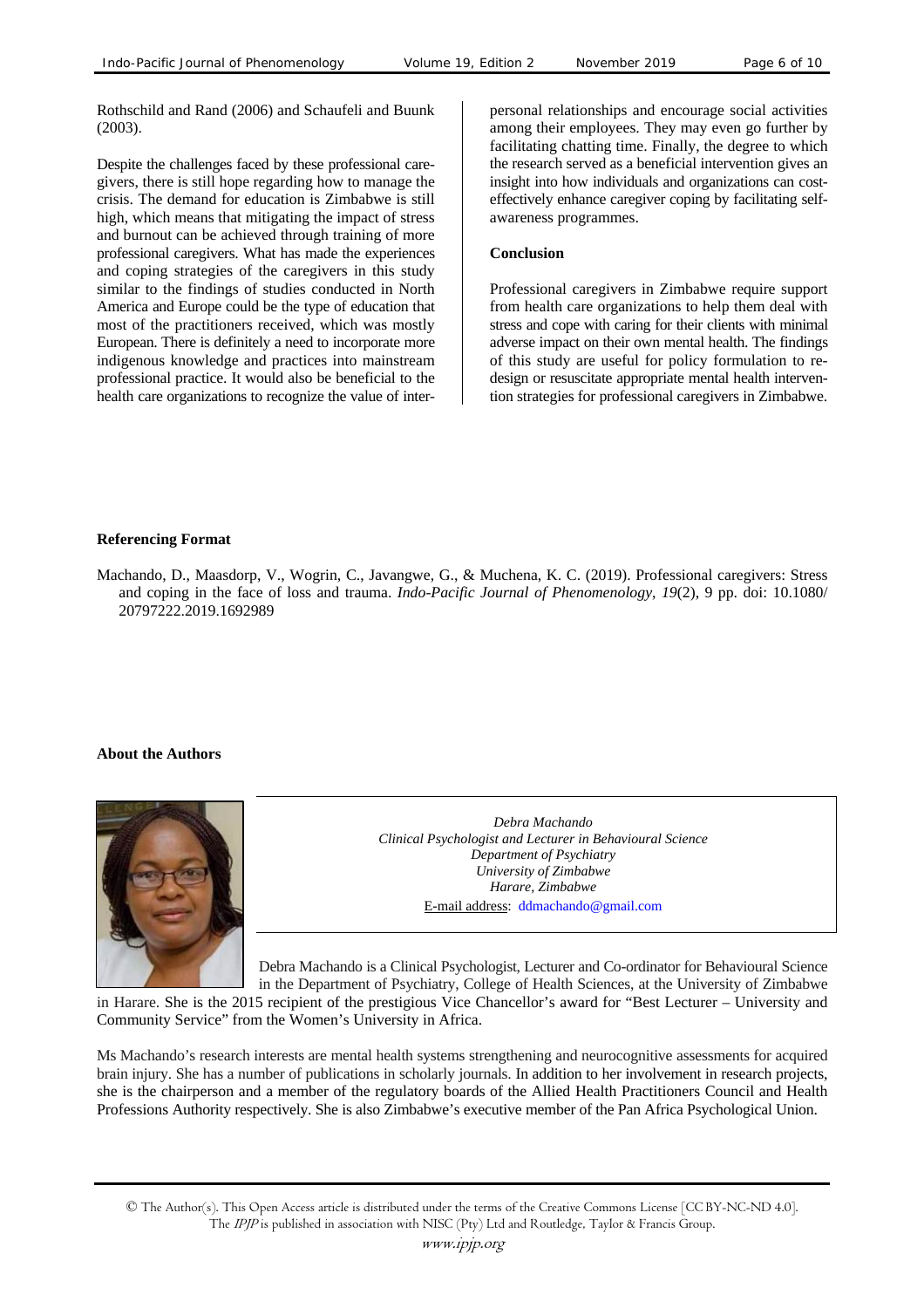

*Val Maasdorp Head of Counselling and Support Services Island Hospice Service Harare, Zimbabwe*  E-mail address: val@islandhospice.co.zw

Val Maasdorp is Head of Counselling and Support Services of the first hospice established in Africa in 1979, Island Hospice Service in Harare, Zimbabwe, where she has worked for 32 years. Her experience includes training, supervision and mentorship of caregiving volunteers, as well as counselling in the field of palliative and bereavement care.

A Clinical Social Worker, with a CT (Certified Thanatologist) qualification from the Association for Death Education and Counselling (ADEC) in the USA since 2003, she joined the International Work Group on Death, Dying and Bereavement (IWG) in 2006. Val has participated in research on caregiver resilience and written several book chapters.

Born in Northern Ireland, she has lived in Africa since she was 16.



*Carol Wogrin Clinical Psychologist Africaid-Zvandiri Zimbabwe*  E-mail address: cwogrin@gmail.com

Carol Wogrin is a Clinical Psychologist with a background in nursing. She is currently working with Africaid-Zvandiri in Zimbabwe, developing mental health services for adolescents living with HIV.

Originally from the USA, she moved to Zimbabwe in 2011 as a Fulbright Scholar at the Women's University in Africa, and since that time she has been working as a consultant in southern and eastern Africa, endeavouring to improve systems of care for orphaned and vulnerable children and adolescents.

Her primary career interests are in the areas of living with chronic illness, end of life care, and bereavement, including a focus on professionals who provide care to the dying and bereaved. Her work has been in both academic and clinical settings.



*Gwatirera Javangwe Lecturer, Department of Psychology University of Zimbabwe Harare, Zimbabwe*  E-mail address: g.javangwe@sociol.uz.ac.zw

Dr Gwatirera Javangwe holds a DPhil in Psychology from the University of Zimbabwe in Harare, where he is a Lecturer in the Department of Psychology.

While his research focus is on forensic psychology, he has also published work on the interface between HIV/AIDS and gender-based violence, and the nature and prevalence of violence and sexual abuse among children living and working on the streets.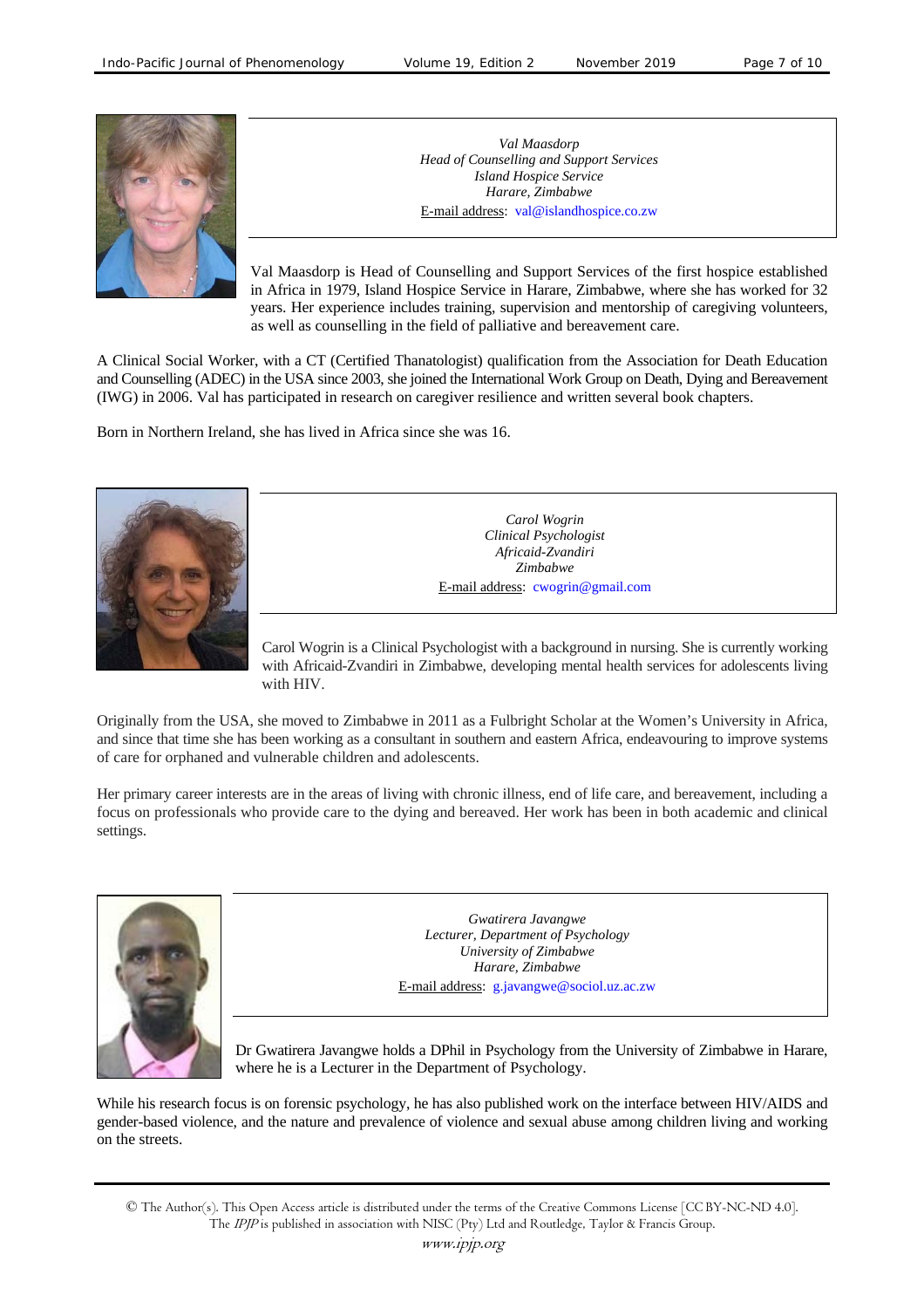

*Kudakwashe C. Muchena Senior Lecturer, Department of Psychology University of Zimbabwe Harare, Zimbabwe*  E-mail address: muchena@justice.com

Dr Kudakwashe Muchena is a Senior Lecturer in the Department of Psychology at the University of Zimbabwe.

The current Vice President of the Zimbabwe Psychological Association, he holds a PhD in Psychology from Nelson Mandela Metropolitan University in Port Elizabeth, South Africa.

For the past five years, Dr Muchena has been actively involved in various research and service-related projects. His major research studies are in the areas of HIV and AIDS, personality, fatherhood, divorce, and family relations. He has several publications in various national and international journals.

### **References**

- Ablett, J. R., & Jones, R. S. (2007). Resilience and well-being in palliative care staff: A qualitative study of hospice nurses' experience of work. *Psycho-Oncology*, *16*(8), 733–744. doi: 10.1002/pon.1130
- Baird, S., & Jenkins, S. R. (2003). Vicarious traumatization, secondary traumatic stress, and burnout in sexual assault and domestic violence agency staff. *Violence and Victims*, *18*(1), 71–86. doi: 10.1891/vivi.2003.18.1.71
- Becvar, D. S. (2003). The impact on the family therapist of a focus on death, dying, and bereavement. *Journal of Marital and Family Therapy*, *29*(4), 469–477. doi: 10.1111/j.1752-0606.2003.tb01689.x
- Bogdan, R., & Biklen, S. K. (1998). *Qualitative research for education: An introduction to theories and methods* (3rd ed.). Boston, MA: Allyn & Bacon.
- Boscarino, J. A., Adams, R. E., & Figley, C. R. (2010). Secondary trauma issues for psychiatrists. *Psychiatric Times*, *27*(11), 24–26.
- Cherniss, C. (1980). *Staff burnout: Job stress in the human services*. Beverly Hills, CA: Sage.
- Davies, B., Clarke, D., Connaughty, S., Cook, K., MacKenzie, B., McCormick, J., O'Loane, M., & Stutzer, C. (1996). Caring for dying children: Nurses' experiences. *Pediatric Nursing*, *22*(6), 500–507.
- Denzin, N. K., & Lincoln, Y. S. (2003). *Collecting and interpreting qualitative materials*. Thousand Oaks, CA: Sage.
- Figley, C. R. (1995). Compassion fatigue as secondary traumatic stress disorder: An overview. In C. R. Figley (Ed.), *Compassion fatigue: Coping with secondary traumatic stress disorder in those who treat the traumatized* (pp. 1– 20). New York, NY: Brunner/Mazel.
- Figley, C. R. (2002a). Compassion fatigue: Psychotherapists' chronic lack of self-care. *Journal of Clinical Psychology*, *58*(11), 1433–1441. doi: 10.1002/jclp.10090
- Figley, C. R. (Ed.). (2002b). *Treating compassion fatigue*. New York, NY: Brunner-Routledge.
- Harrison, R. L., & Westwood, M. J. (2009). Preventing vicarious traumatization of mental health therapists: Identifying protective practices. *Psychotherapy: Theory, Research, Practice, Training*, *46*(2), 203–219. doi: 10.1037/a0016081
- Holland, J. M., & Neimeyer, R. A. (2005). Reducing the risk of burnout in end-of-life care settings: The role of daily spiritual experiences and training. *Palliative and Supportive Care*, *3*(3), 173–181. doi: 10.1017/s1478951505050297

<sup>©</sup> The Author(s). This Open Access article is distributed under the terms of the Creative Commons License [CC BY-NC-ND 4.0]. The IPJP is published in association with NISC (Pty) Ltd and Routledge, Taylor & Francis Group.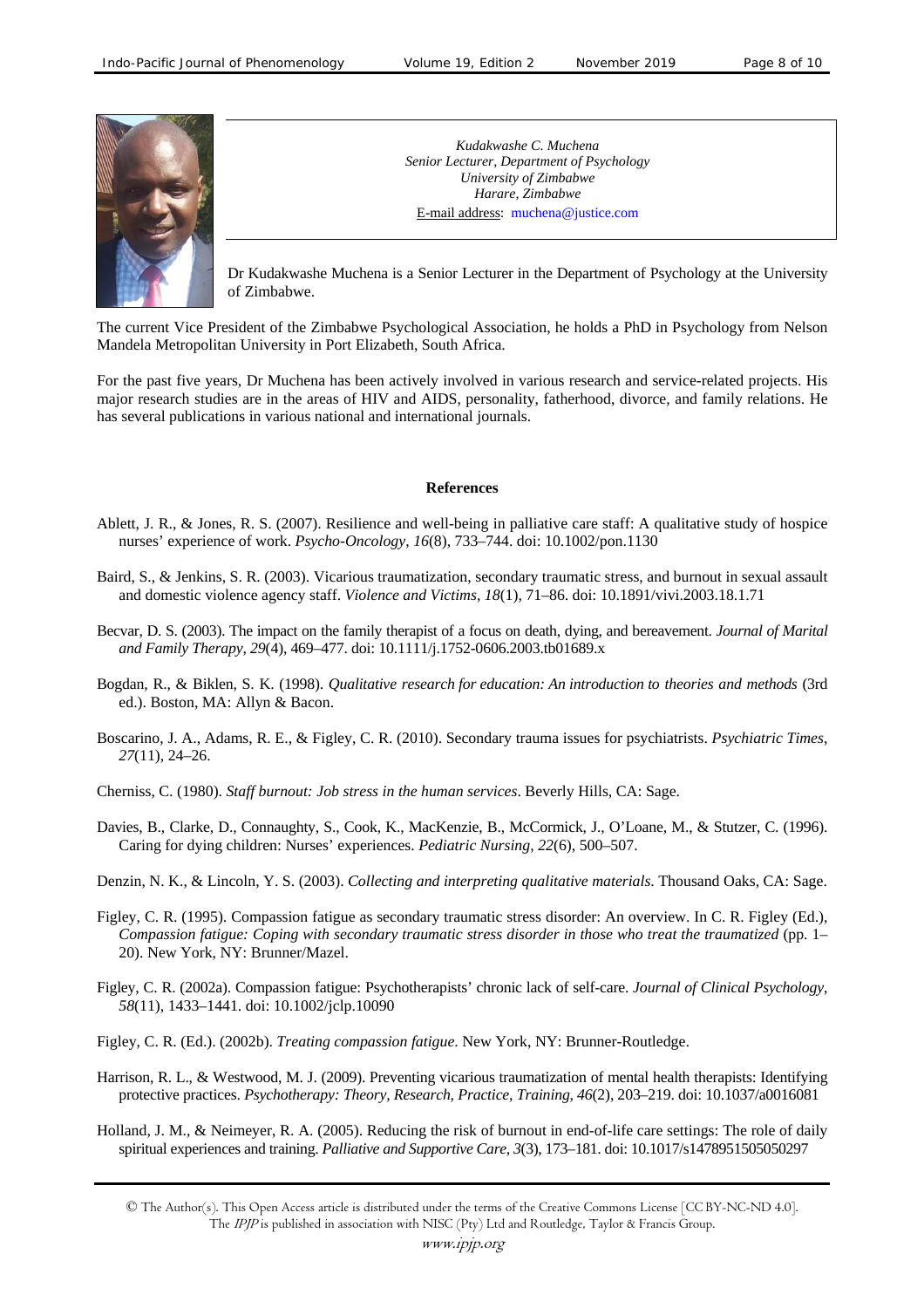- Joinson, C. (1992). Coping with compassion fatigue: Taking care of one's self while taking care of others. *Nursing*, *22*(4), 116–121. doi: 10.1097/00152193-199204000-00035
- Kash, K. M., Holland, J. C, Breitbart, W., Berenson, S., Dougherty, J., Ouellette-Kobasa, S., & Lesko, L. (2000). Stress and burnout in oncology. *Oncology*, *14*(11), 1621–1633.
- Kearney, M. K., Weininger, R. B., Vachon, M. L. S., Harrison, R. L., & Mount, B. M. (2009). Self-care of physicians caring for patients at the end of life: "Being connected ... a key to my survival". *Journal of the American Medical Association (JAMA)*, *301*(11), 1155–1164. doi: 10.1001/jama.2009.352
- Kuerer, H. M., Eberlein, T. J., Pollock, R. E., Huschka, M., Baile, W. F., Morrow, M., Michelassi, F., Singletary, S. E., Novotny, P., Sloan, J., & Shanafelt, T. D. (2007). Career satisfaction, practice patterns and burnout among surgical oncologists: Report on the quality of life of members of the Society of Surgical Oncology. *Annals of Surgical Oncology*, *14*(11), 3043–3053. doi: 10.1245/s10434-007-9579-1
- Marimbe, B. D., Cowan, F., Kajawu, L., Muchirahondo, F., & Lund, C. (2016). Perceived burden of care, and reported coping strategies and needs for family caregivers of people with mental disorders in Zimbabwe. *African Journal of Disability*, *5*(1), 209. doi: 10.4102/ajod.v5i1.209
- Maslach, C. (1982). *Burnout: The cost of caring*. Englewood Cliffs, NJ: Prentice-Hall.
- Maslach, C. (2003). Job burnout: New directions in research and intervention. *Current Directions in Psychological Science*, *12*(5), 189–192. doi: 10.1111/1467-8721.01258
- Meadors, P., & Lamson, A. (2008). Compassion fatigue and secondary traumatization: Provider self care on intensive care units for children. *Journal of Pediatric Health Care*, *22*(1), 24–34. doi: 10.1016/j.pedhc.2007.01.006
- Morgan, D. L. (1998). *The focus group guidebook: Focus group kit 1*. Thousand Oaks, CA: Sage.
- Moustakas, C. (1994). *Phenomenological research methods*. Thousand Oaks, CA: Sage.
- Myers, M. D. (2009). *Qualitative research in business and management*. Thousand Oaks, CA: Sage.
- Nyamukapa, C., & Gregson, S. (2005). Extended family's and women's roles in safeguarding orphans' education in AIDS-afflicted rural Zimbabwe. *Social Science & Medicine*, *60*(10), 2155–2167. doi: 10.1016/j.socscimed. 2004.10.005
- Papadatou, D., Bellali, T., Papazoglou, I., & Petraki, D. (2002). Greek nurse and physician grief as a result of caring for children dying of cancer. *Pediatric Nursing*, *28*(4), 345–353.
- Paris, M., Jr., & Hoge, M. A. (2010). Burnout in the mental health workforce: A review. *Journal of Behavioral Health Services & Research*, *37*(4), 519–528. doi: 10.1007/s11414-009-9202-2
- Patton, M. Q. (1990). *Qualitative evaluation and research methods* (2nd ed.). Newbury Park, CA: Sage.
- Pearlin, L. I. (1989). The sociological study of stress. *Journal of Health and Social Behavior*, *30*(3), 241–256. doi: 10. 2307/2136956
- Pearlman, L. A., & Mac Ian, P. S. (1995). Vicarious traumatization: An empirical study of the effects of trauma work on trauma therapists. *Professional Psychology: Research and Practice*, *26*(6), 558–565.
- Pearlman, L. A., & Saakvitne, K. W. (1995). *Trauma and the therapist: Countertransference and vicarious traumatization in psychotherapy with incest survivors*. New York, NY: W. W. Norton.
- Philip, L. J. (1998). Combining quantitative and qualitative approaches to social research in human geography An impossible mixture? *Environment and Planning A: Economy and Space*, *30*(2), 261–276. doi: 10.1068/a300261
- Pines, A., & Aronson, E. (1988). *Career burnout: Causes and cures*. New York, NY: Free Press.

<sup>©</sup> The Author(s). This Open Access article is distributed under the terms of the Creative Commons License [CC BY-NC-ND 4.0]. The IPJP is published in association with NISC (Pty) Ltd and Routledge, Taylor & Francis Group.